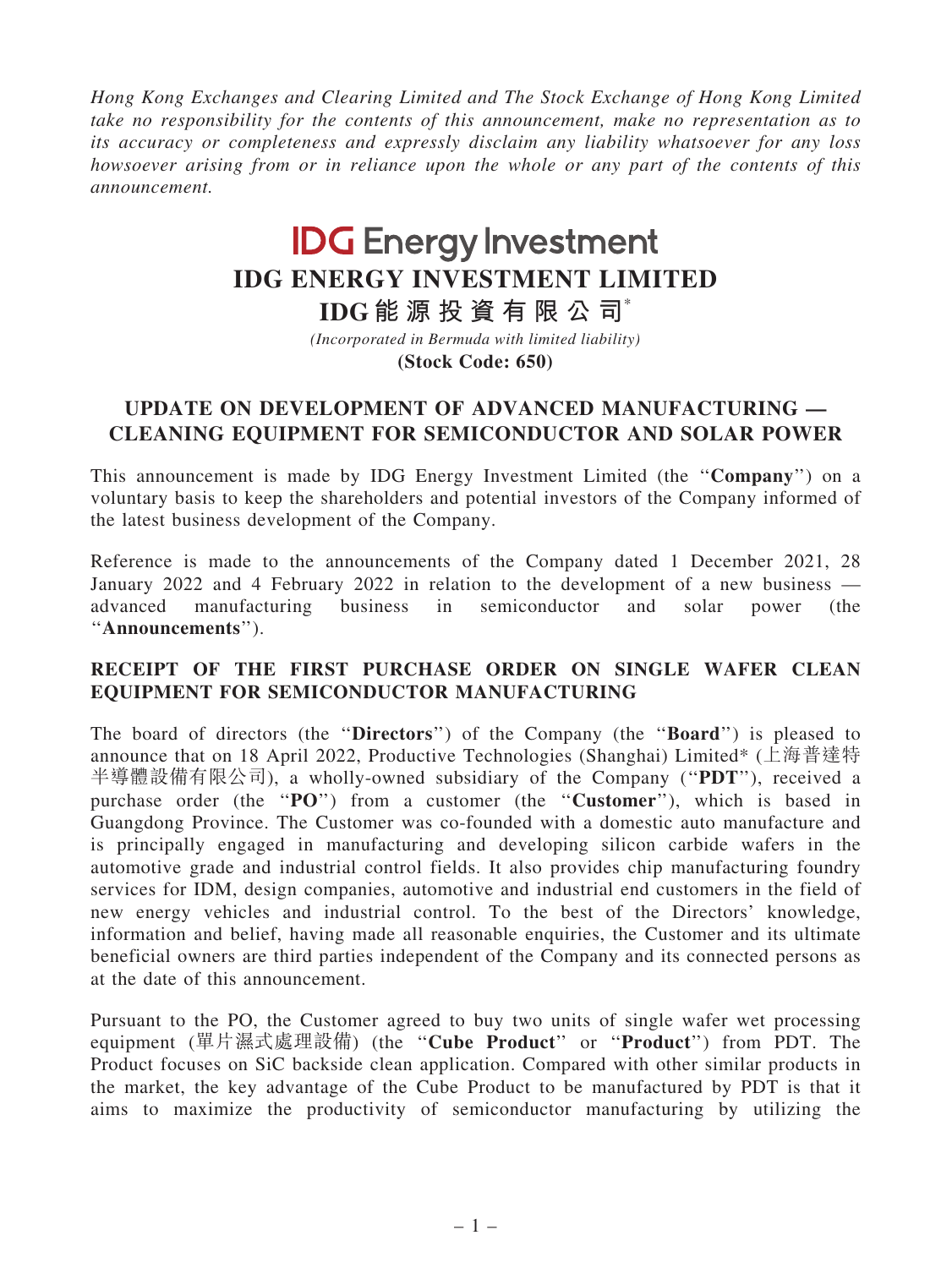superposition in chamber layout and hence provide an enlarged capacity and lower cost of ownership under the same footprint. The two units are expected to be delivered to the Customer in the fourth quarter of 2022 and 2023, respectively.

## REASONS AND BENEFITS OF THE PO AND OTHER BUSINESS PLANS

As disclosed in the Announcements, the advanced manufacturing business in cleaning equipment for semiconductor and solar power which focuses on technology and solutions providing high productivity to customers is a key area that the Company now puts efforts and resources.

The Board is of the view that the PO was entered into in the ordinary and usual course of business of the Company, on normal commercial terms, and the terms are fair and reasonable and in the interests of the Company and its shareholders as a whole.

The Directors considered that the receipt of the PO marks an important milestone of the new business, and demonstrates the capability of the management team led by Dr. Liu Erzhuang, the President of the Company, to maximize the financial return to the shareholders of the Company.

Going forward, the Company will continue to execute the footprint of the new business in an expeditious manner with actions including, but not limited to the following:

- (a) Continuing to engage in the construction of the solar cell and semiconductor single wafer clean equipment production lines in Xuzhou City, Jiangsu Province, which are expected to be put into operation in the first half of 2022;
- (b) Completing the manufacturing and delivery of the Product under the PO as well as the design and manufacturing of other products for semiconductor cleaning. The products which the Company currently contemplates include various types of equipment which can clean wafers with sizes of 6 inches, 8 inches and 12 inches. The application of the products covers wafer backside thinning, backside clean, bulk chemical, solvent clean and combo configurations;
- (c) Working closely with the customer, which is a leading enterprise in the global industry of wet processing equipment, to start the manufacturing of the cleaning equipment for solar cell under the Manufacturing and Supply Agreement dated 27 January 2022, the Company will endeavour to optimize the supply chain and increase the profitability of the products; and
- (d) Developing high-profile customers for both semiconductor cleaning equipment and solar cell cleaning equipment.

## GENERAL

The transactions contemplated under the PO do not constitute notifiable transaction of the Company under Chapter 14 of the Rules Governing the Listing of Securities on The Stock Exchange of Hong Kong Limited. The Company will make further announcement(s) as and when appropriate if required.